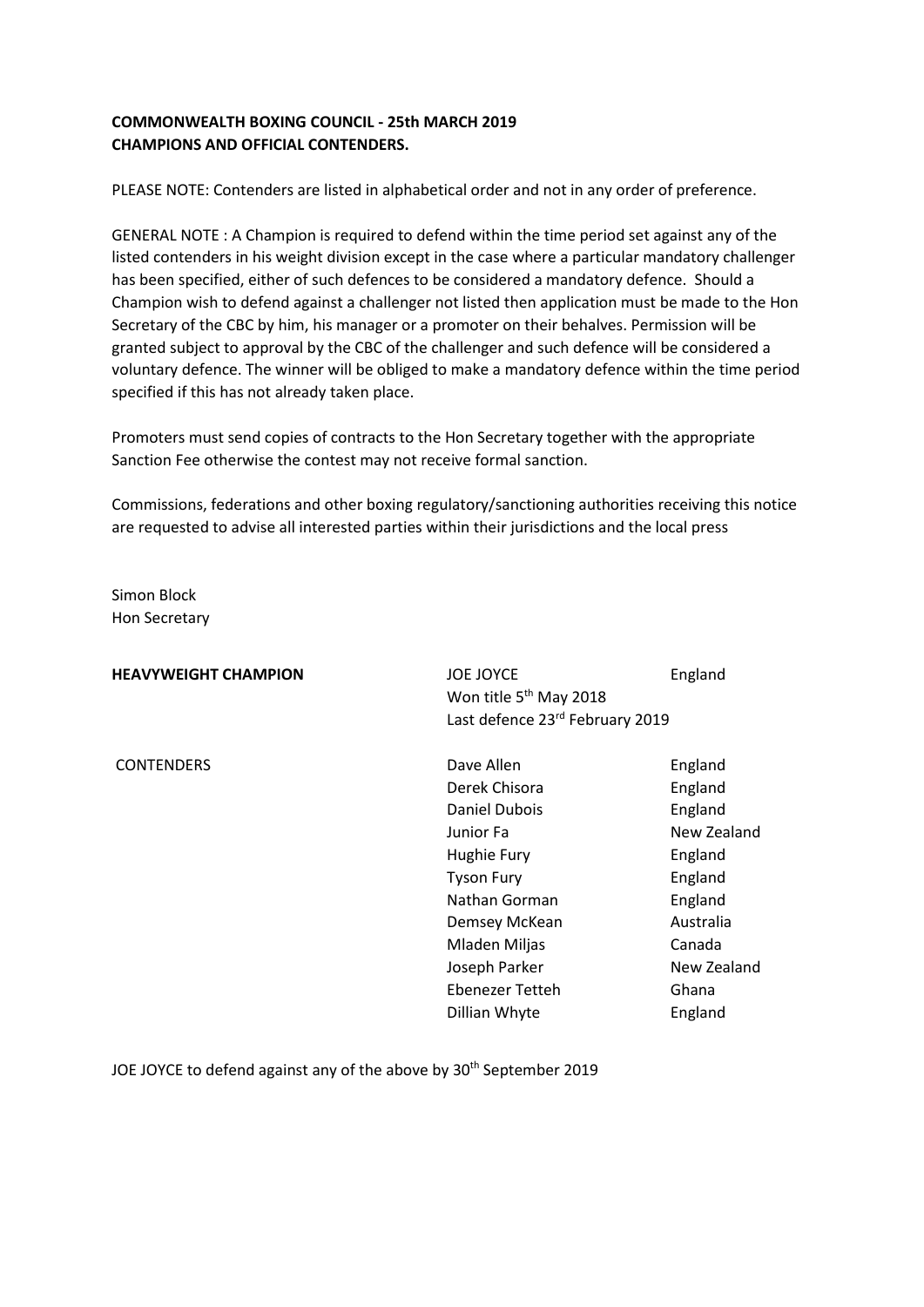**CRUISERWEIGHT CHAMPION** LAWRENCE OKOLIE England Won Title 23rd March 2019

CONTENDERS Matty Askin England Hosea Burton **England** Wadi Camacho **England** Isaac Chamberlain England Tony Conquest England Mark Flanagan **Australia** Craig Glover **England** Arfan Iqbal **England** Jack Massey **England** Thabiso Mchunu South Africa Jai Opetaia **Australia** Jean Pascal Canada Richard Riakporhe England Abraham Tabul Ghana

LAWRENCE OKOLIE to defend against any of the above by 30<sup>th</sup> September 2019

**LIGHT HEAVYWEIGHT CHAMPION** CALLUM JOHNSON England Won title 24th September 2016 Last defence 24<sup>th</sup> March 2018 CONTENDERS Joshua Buatsi England Blake Caparello **Australia** Isaac Chilemba Zambia Reagan Dessaix **Australia** Aaron Lai **Australia** Patrick Mendy Gambia Craig Richards England Andre Sterling England Ricky Summers England Anthony Yarde England

CALLUM JOHNSON to defend title against any of the above by 30<sup>th</sup> June 2019 or title may be declared vacant

2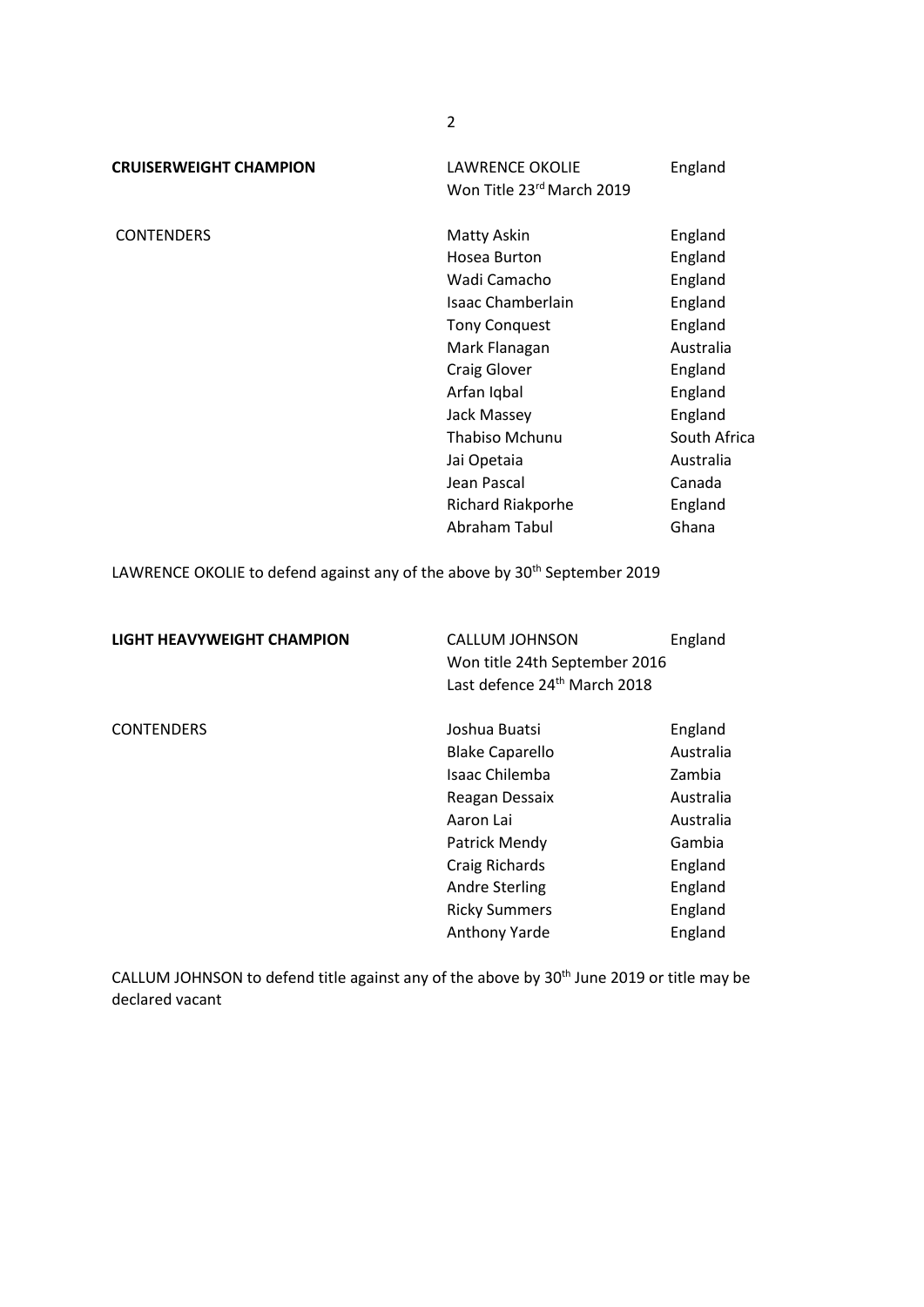**SUPERMIDDLEWEIGHT CHAMPION** VACANT

CONTENDERS Habib Ahmed Ghana Bilal Akkawy **Australia** Lennox Allen Guyana Erik Bazinyan Canada David Brophy Scotland Lennox Clarke England Zac Dunn **Australia** Rocky Fielding England Tommy Langford England Ryno Liebenberg South Africa Emmanuel Martey Ghana Delali Miledzi Ghana Jayde Mitchell **Australia** Rohan Murdock Australia Zach Parker England Tommy Philbin Scotland Shakeel Phinn Canada John Ryder **England** Billy Joe Saunders **England** Darryl Williams **England** 

TOMMY LANGFORD v LERRONE RICHARDS due to take place at SSE Wembley Arena, London UK on 27<sup>th</sup> April 2019 to be for vacant title WINNER to defend against EMMANUAL MARTEY after 90 days

**MIDDLEWEIGHT CHAMPION** FELIX CASH England Won title 2<sup>nd</sup> February 2019

CONTENDERS **Steven Butler** Canada Canada Reece Cartwright England Conrad Cummings N. Ireland King Davidson Nigeria Mark Heffron England Rocky Jerkic **Australia** Tureano Johnson Bahamas Walter Kautondokwa Namibia David Lemieux **Canada** Elliott Matthews England Lukas Ndafoluma<br>
Namibia Steve Rolls **Canada** Obodai Sai Ghana Issah Samir Ghana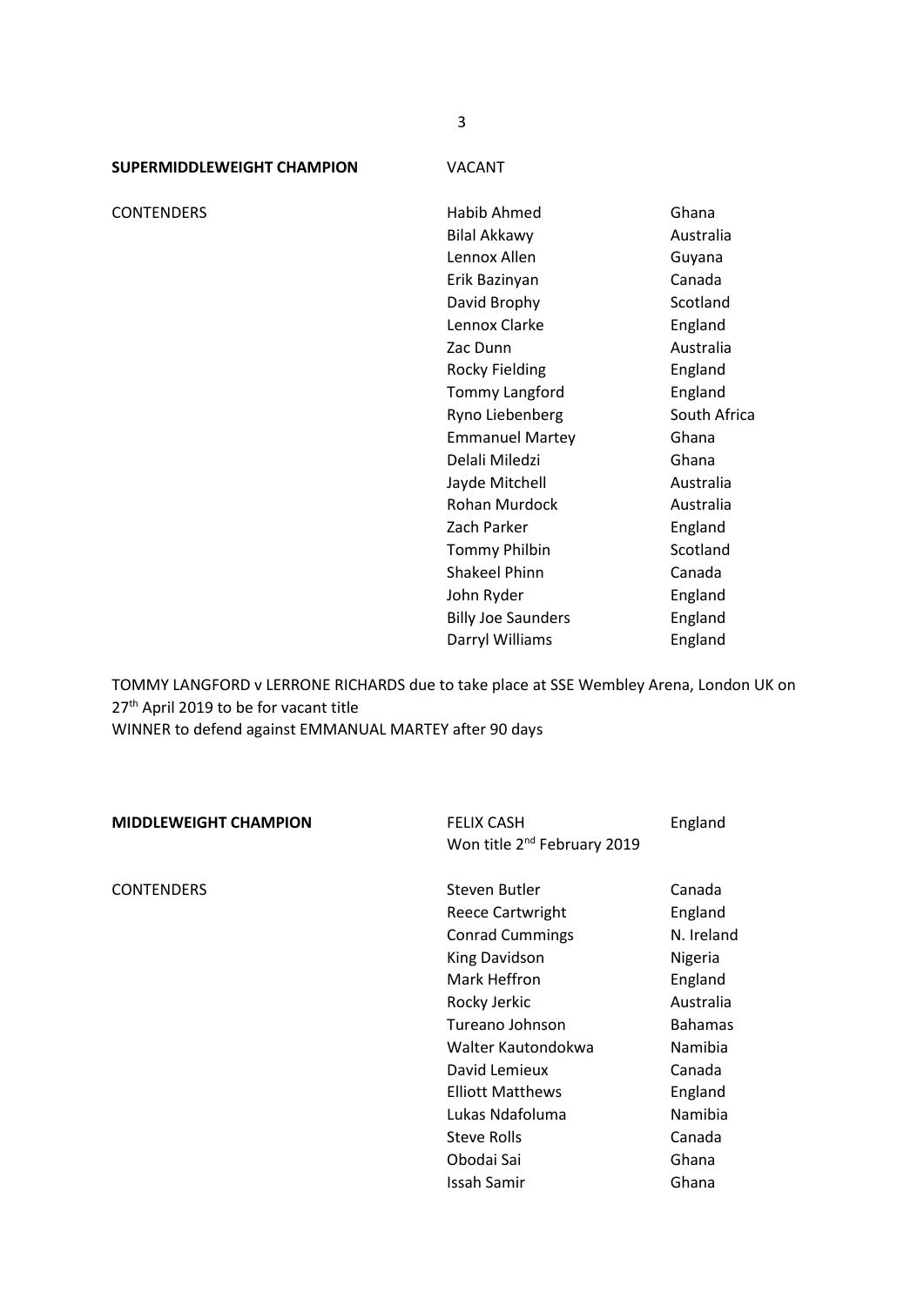| Sam Soliman   | Australia |
|---------------|-----------|
| Patrice Volny | Canada    |
| Jason Welborn | England   |
| Liam Williams | Wales     |
|               |           |

FELIX CASH to defend against any of the above by 30<sup>th</sup> September 2019

| SUPERWELTERWEIGHT CHAMPION | <b>VACANT</b>        |             |
|----------------------------|----------------------|-------------|
| <b>CONTENDERS</b>          | Patrick Allotey      | Ghana       |
|                            | <b>Kell Brook</b>    | England     |
|                            | <b>Ted Cheeseman</b> | England     |
|                            | Cody Crowley         | Canada      |
|                            | <b>Brandon Cook</b>  | Canada      |
|                            | Anthony Fowler       | England     |
|                            | Adam Harper          | England     |
|                            | Jeff Horn            | Australia   |
|                            | James Metcalf        | England     |
|                            | Bowyn Morgan         | New Zealand |
|                            | Hassan Mwakinyo      | Tanzania    |
|                            | Dwight Ritchie       | Australia   |
|                            | Keiran Smith         | Scotland    |
|                            | Liam Smith           | England     |
|                            | Ashley Theophane     | England     |
|                            | <b>Tim Tszyu</b>     | Australia   |
|                            | Jamie Weetch         | Australia   |
|                            | Michael Zerafa       | Australia   |

First match that can be approved by the Commonwealth Boxing Council for the vacant title

| <b>WELTERWEIGHT CHAMPION</b> | <b>JOSH KELLY</b><br>Won title 16 <sup>th</sup> June 2018 | England          |
|------------------------------|-----------------------------------------------------------|------------------|
| <b>CONTENDERS</b>            | Sebastian Bouchard                                        | Namibia          |
|                              | Jack Brubaker                                             | Australia        |
|                              | <b>Rivan Cesaire</b>                                      | Cameroon         |
|                              | Custio Clayton                                            | Canada           |
|                              | Gary Corcoran                                             | England          |
|                              | Johnny Coyle                                              | England          |
|                              | <b>Richmond Djarbeng</b>                                  | Ghana            |
|                              | Larry Ekundayo                                            | Nigeria/England  |
|                              | Ekow Essuman                                              | England/Botswana |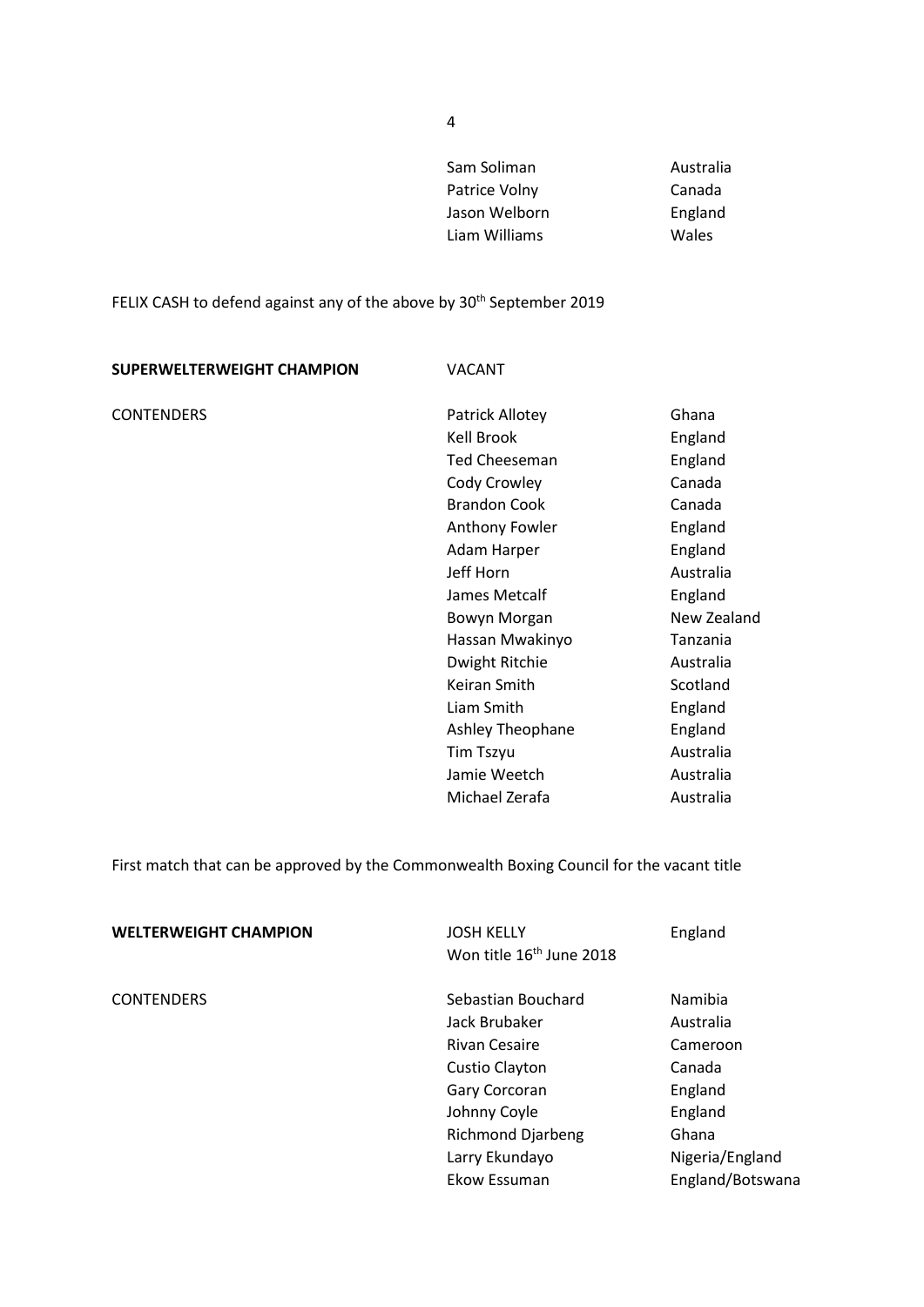| Johnny Garton     | England      |
|-------------------|--------------|
| Chris Jenkins     | Wales        |
| Amir Khan         | England      |
| Frederick Lawson  | Ghana        |
| Michael McKinson  | England      |
| Sakima Mullings   | Jamaica      |
| <b>Ben Savva</b>  | Australia    |
| Mikka Shonena     | Naimbia      |
| Liam Taylor       | England      |
| Chris Van Heerden | South Africa |
| Steven Wilcox     | Canada       |
| Mikael Zewski     | Canada       |

JOSH KELLY to defend against JACK BRUBAKER purse bids to be called for

| <b>SUPERLIGHTWEIGHT CHAMPION</b> | PHILIP BOWES<br>Won title 2 <sup>nd</sup> February 2019 | England          |
|----------------------------------|---------------------------------------------------------|------------------|
| <b>CONTENDERS</b>                | Kpakpo Alottey                                          | Ghana            |
|                                  | <b>Ricky Burns</b>                                      | Scotland         |
|                                  | <b>Jack Catterall</b>                                   | England          |
|                                  | <b>Steve Claggett</b>                                   | Canada           |
|                                  | O'Hara Davies                                           | England          |
|                                  | Robbie Davies Jnr                                       | England          |
|                                  | Akeem Ennis Brown                                       | England          |
|                                  | <b>Tom Farrell</b>                                      | England          |
|                                  | Olaide Fijabi                                           | Nigeria          |
|                                  | <b>Tery Flanagan</b>                                    | England          |
|                                  | Glen Foot                                               | England          |
|                                  | <b>Mathieu Germain</b>                                  | Canada           |
|                                  | Joe Hughes                                              | England          |
|                                  | Jabulani Makhense                                       | South Africa     |
|                                  | Tyrone McKenna                                          | Northern Ireland |
|                                  | <b>Brandon Ogilvie</b>                                  | Australia        |
|                                  | Liam Paro                                               | Australia        |
|                                  | Robert Quaye                                            | Ghana            |
|                                  | Josh Taylor                                             | Scotland         |
|                                  | Yves Ulysse Jnr                                         | Canada           |

PHILIP BOWES v TOM FARRELL on 30<sup>th</sup> March 2019 at M&S Bank Arena, Liverpool UK

5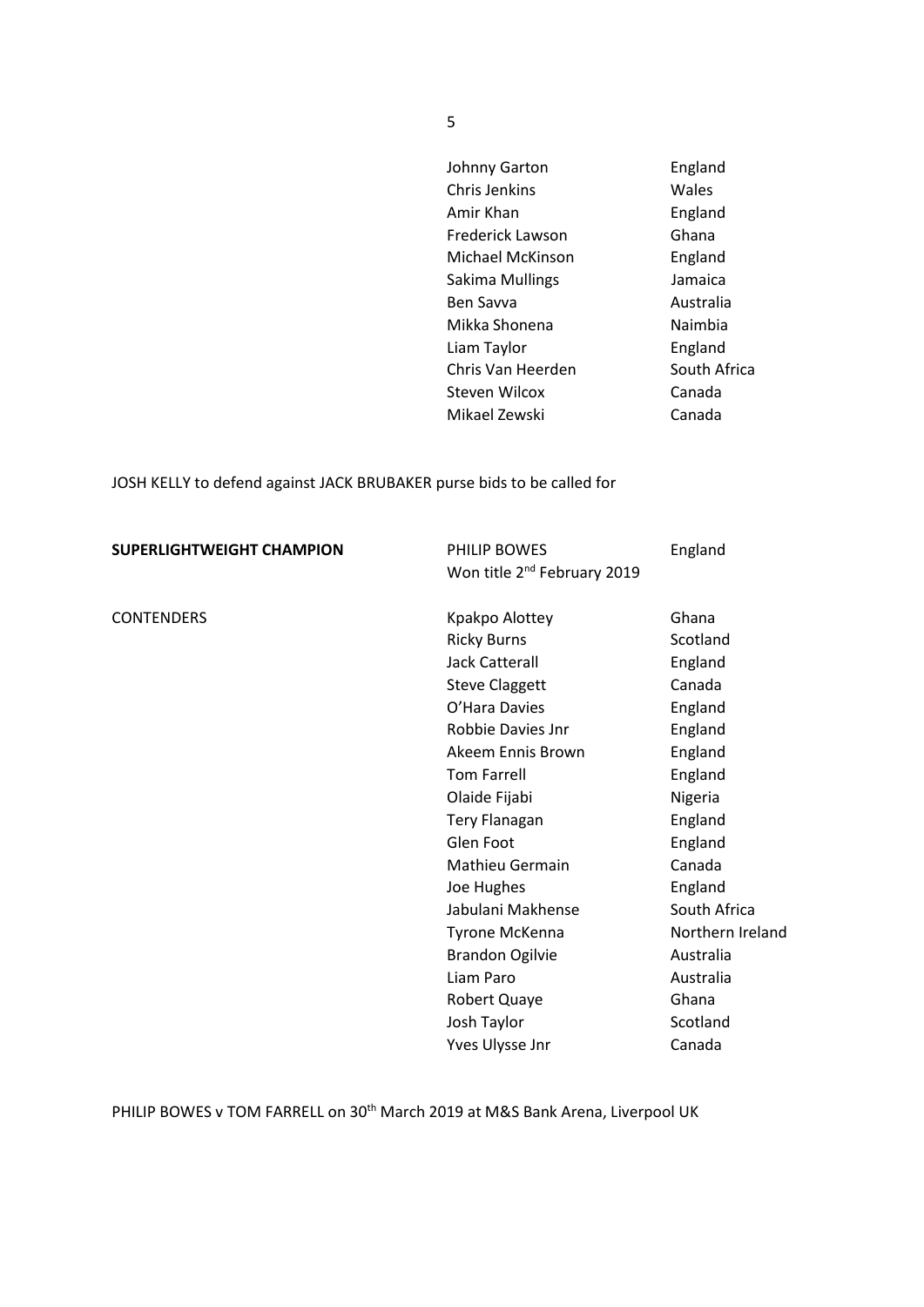**LIGHTWEIGHT CHAMPION** JOE CORDINA Wales Won title 4<sup>th</sup> August 2018

CONTENDERS **Michael Ansah** Ghana George Ashie **Ghana** Maxwell Awuku Ghana Robbie Barrett England Sharif Bogere Uganda Luke Campbell **England** Tommy Coyle **England** Anthony Crolla **England** Craig Evans Wales Paul Hyland Jnr N. Ireland Dierry Jean Canada Oto Joseph Nigeria George Kambosos Jnr Australia Tony Luis Canada Michael Mokonea South Africa Xolisani Ndongeni South Africa Ayanda Nkosi South Africa Josh O'Reilly Canada Lewis Ritson **England** Lee Selby **England** Emmanuel Tagoe Ghana James Tennyson Northern Ireland Andy Townend England

JOE CORDINA v ANDY TOWNEND due to take place on 20<sup>th</sup> April 2019 at O2 Arena London UK

#### **SUPERFEATHERWEIGHT CHAMPION** VACANT

CONTENDERS Patrick Ayi Ghana Zelfa Barrett England Nort Beauchamp New Zealand Sam Bowen **England** Anthony Cacace N Ireland Bilel Dib Australia Paul Fleming **Australia** Azinga Fuzile South Africa Marco McCullough Northern Ireland Rafael Mensah Ghana Phila Mpontshana South Africa Jeremiah Nakathka Namibia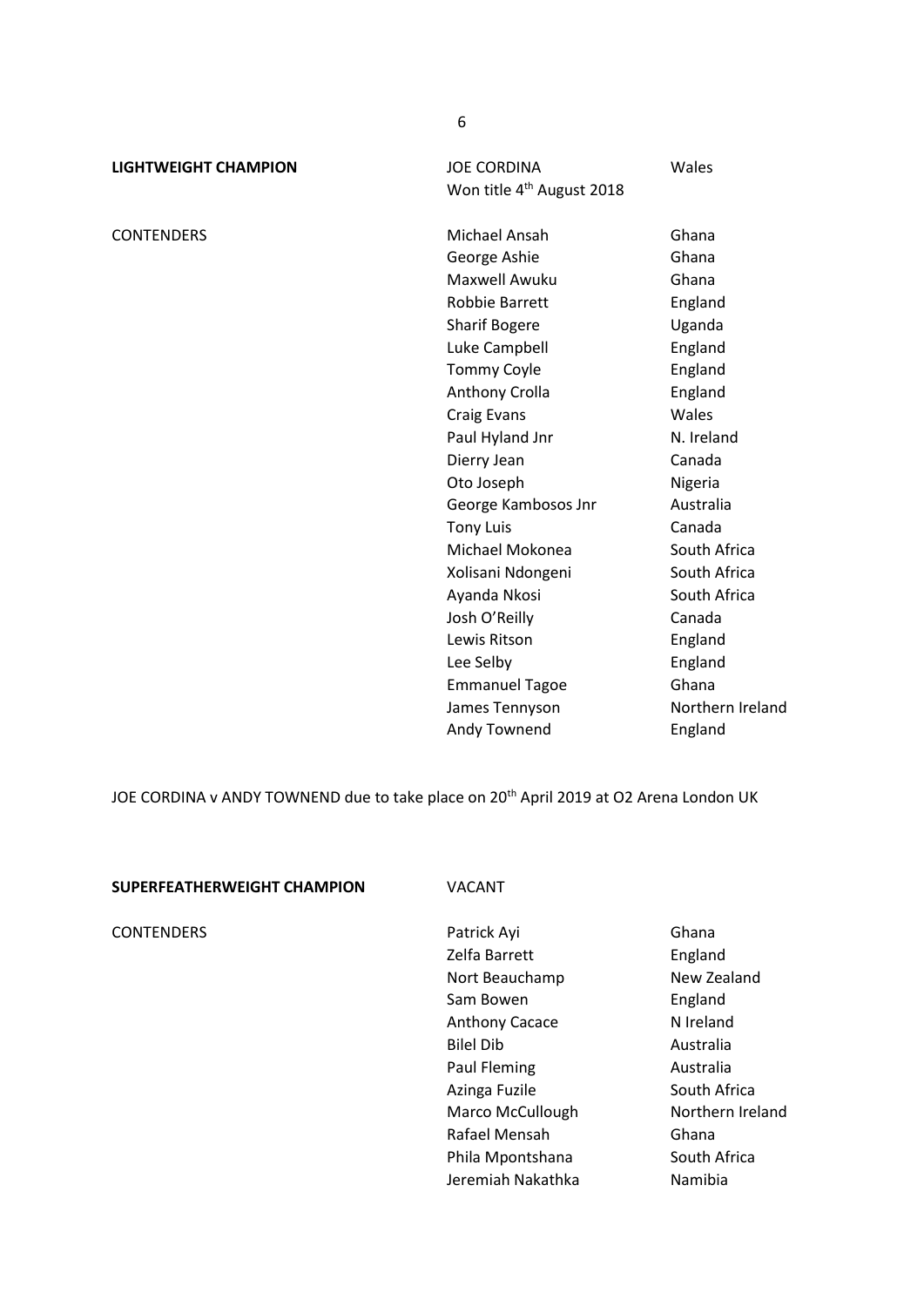| Scott Quigg            | England  |
|------------------------|----------|
| Bruno Vifauviwili      | Tanzania |
| Oluwaseun Joseph Wahab | Nigeria  |
| Martin J Ward          | England  |
|                        |          |

First match that can be approved by the Commonwealth Boxing Council for the vacant title

| <b>FEATHERWEIGHT CHAMPION</b> | LEIGH WOOD<br>Won Title 2 <sup>nd</sup> March 2019                                                                                                                                                                                                           | England                                                                                                                                                                                |
|-------------------------------|--------------------------------------------------------------------------------------------------------------------------------------------------------------------------------------------------------------------------------------------------------------|----------------------------------------------------------------------------------------------------------------------------------------------------------------------------------------|
| <b>CONTENDERS</b>             | Reece Bellotti<br>Khanyile Bulana<br>James Dickens<br>Loreto Dlamini<br>Ryan Doyle<br>Carl Frampton<br>Kid Galahad<br>Jordan Gill<br>Luke Jackson<br><b>Isaac Lowe</b><br>Nathaniel May<br>Ryan Walsh<br>Martin Ward<br><b>Felix Williams</b><br>Gamal Yafai | England<br>South Africa<br>England<br>South Africa<br>England<br>Northern Ireland<br>England<br>England<br>Australia<br>England<br>Australia<br>England<br>England<br>Ghana<br>England |
|                               |                                                                                                                                                                                                                                                              |                                                                                                                                                                                        |

LEIGH WOOD to defend against any of the above by 30<sup>th</sup> SEPTEMBER 2019

| SUPERBANTAMWEIGHT CHAMPION | <b>ASHLEY LANE</b><br>Won title 23rd September 2017 | England          |
|----------------------------|-----------------------------------------------------|------------------|
| <b>CONTENDERS</b>          | Michael Conlon                                      | Northern Ireland |
|                            | Jason Cunningham                                    | England          |
|                            | <b>Isaac Dogboe</b>                                 | Ghana            |
|                            | <b>Brad Foster</b>                                  | England          |
|                            | <b>Brock Jarvis</b>                                 | Australia        |
|                            | Lodumo Lamati                                       | South Africa     |
|                            | <b>Tyrone McCullagh</b>                             | Northern Ireland |
|                            | <b>Gavin McDonnell</b>                              | England          |
|                            | Wasiru Mohammed                                     | Ghana            |
|                            | Manyo Plange                                        | Ghana            |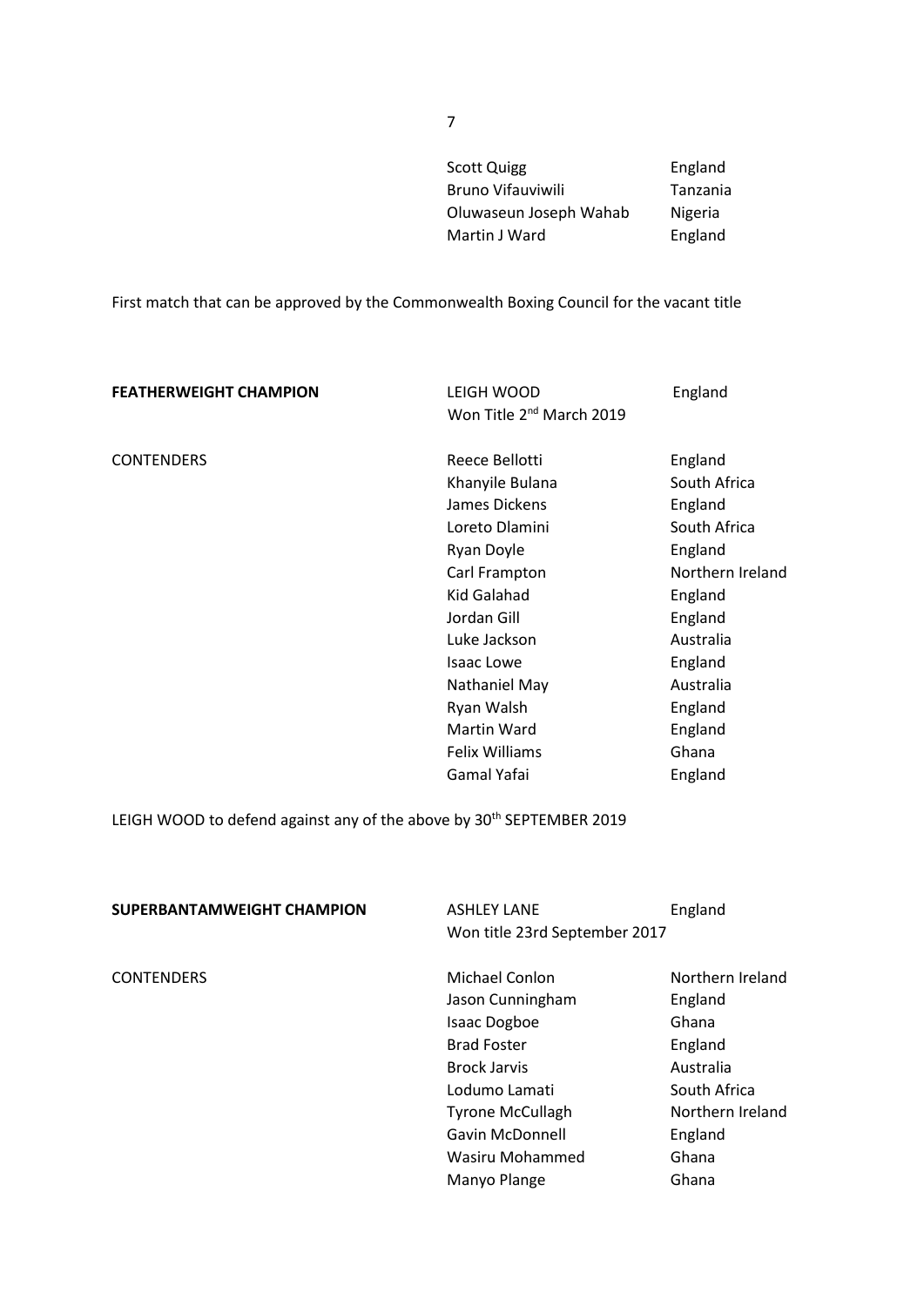Mike Rambelesta<br>
South Africa Josh Wale **England** Thomas Patrick Ward England

ASHLEY LANE v WASIRU MOHAMMED scheduled to take place on 26<sup>th</sup> April 2019 in Accra, Ghana

| <b>BANTAMWEIGHT CHAMPION</b> | <b>LEE McGREGOR</b>                     | Scotland         |
|------------------------------|-----------------------------------------|------------------|
|                              | Won title 13 <sup>th</sup> October 2018 |                  |
| <b>CONTENDERS</b>            | Joseph Agbeko                           | Ghana            |
|                              | <b>Ryan Burnett</b>                     | Northern Ireland |
|                              | lain Butcher                            | Scotland         |
|                              | Paul Butler                             | England          |
|                              | Thomas Essomba                          | Cameroon         |
|                              | Ukashir Farooq                          | England          |
|                              | <b>Stuart Hall</b>                      | England          |
|                              | <b>Toto Hlebe</b>                       | South Africa     |
|                              | Marc Leach                              | England          |
|                              | Ronald Malindi                          | South Africa     |
|                              | Jonas Matheus                           | Namibia          |
|                              | Duke Micah                              | Ghana            |
|                              | Jason Moloney                           | Australia        |
|                              | Makazole Tete                           | South Africa     |
|                              | Kyle Williams                           | England          |
|                              |                                         |                  |

LEE MCGREGOR to defend against any of the above by 30<sup>th</sup> September 2019

| <b>SUPERFLYWEIGHT CHAMPION</b> | <b>TOMMY FRANK</b><br>Won title 15th March 2019 | England                      |
|--------------------------------|-------------------------------------------------|------------------------------|
| <b>CONTENDERS</b>              | Jackson Chauke<br>Athenkosi Dumezweni           | South Africa<br>South Africa |
|                                | Sunny Edwards                                   | England                      |
|                                | Ryan Farrag                                     | England                      |
|                                | <b>Andrew Moloney</b>                           | Australia                    |
|                                | Sabelo Ngebinyana                               | South Africa                 |
|                                | Sikho Ngothole                                  | South Africa                 |
|                                | Yanga Sigqibo                                   | South Africa                 |

TOMMY FRANK to defend against any of the above by 30<sup>th</sup> September 2019